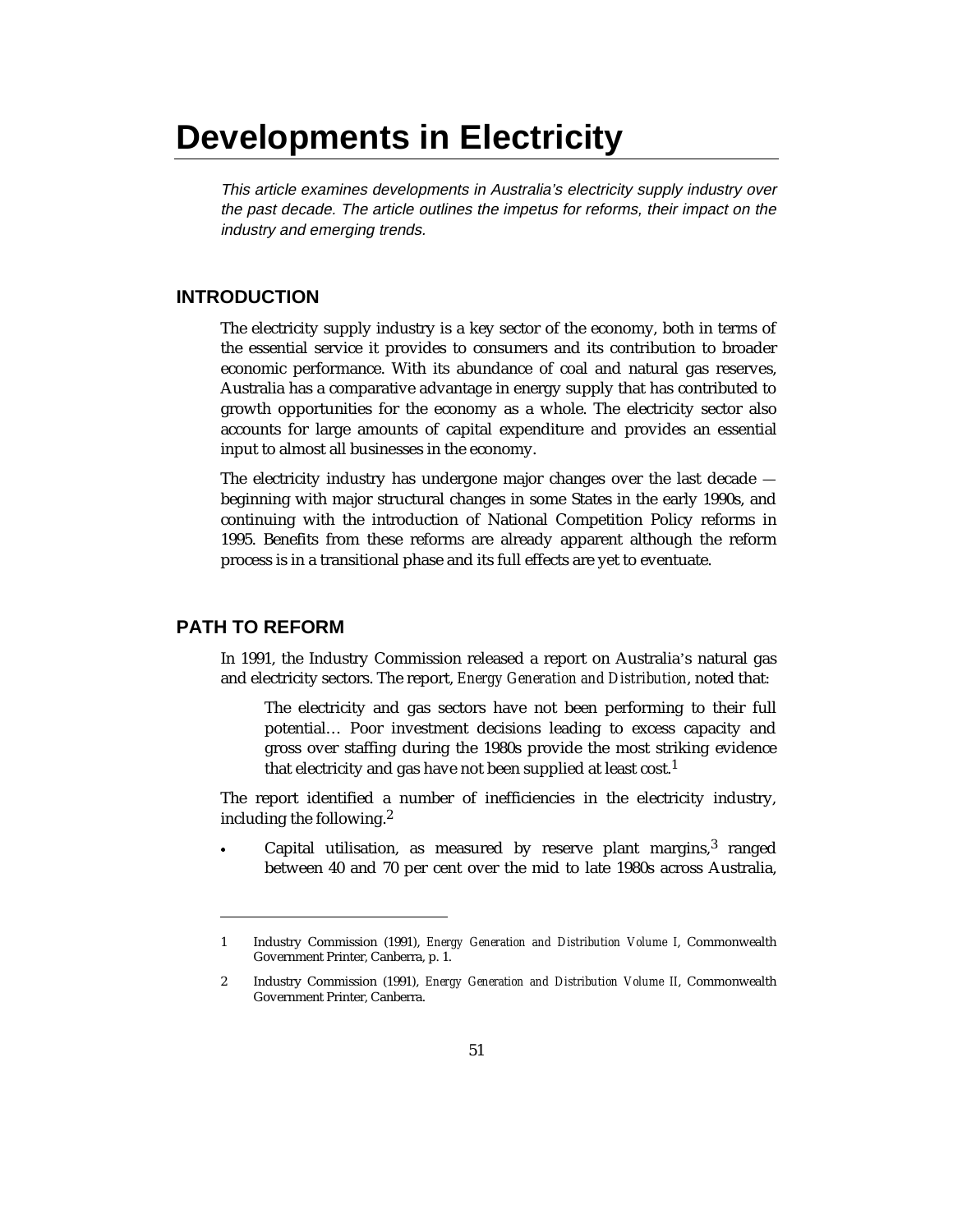compared with an international benchmark of between 20 and 25 per cent. These high reserve plant margins indicated substantial excess capacity in the electricity industry.

 There were substantial disparities between the cost of electricity supply and prices charged, with commercial and industrial consumers paying significantly more than the cost of supply.

Prior to 1990, the electricity supply industry in each State or Territory was generally characterised by a vertically integrated government-owned body responsible for the generation, transmission, distribution and retailing of electricity. The Industry Commission report recommended corporatisation and structural separation of electricity utilities as well as a network access regime.

#### **Box 1: Corporatisation, structural separation and access**

 $\overline{a}$ 

-

- $\ddot{\phantom{0}}$  Corporatisation involves the creation of a more commercial focus for public utilities, including increased accountability for performance. The rationale is that organisations with a commercial focus are provided with better incentives to improve efficiency and make the best use of their available resources.
- $\bullet$  Structural separation involves the disaggregation of electricity infrastructure in order to clearly separate the generation and retail segments (which are contestable in nature) from the transmission and distribution segments (which have natural monopoly characteristics). In some instances, it may also involve the transfer of regulatory functions from a business to an independent regulator.
- $\bullet$  An access regime aims to provide non-discriminatory access for third parties to key infrastructure services in order to promote competition in related markets, eg access to the electricity transmission grid to promote competition at the generation and retail levels.

While corporatisation provides the managers of electricity infrastructure with improved incentives for performance, structural separation and access are the keys to creating a competitive environment. Separating ownership and control of different parts of electricity infrastructure ensures that an entity cannot use its control over natural monopoly infrastructure in order to gain an unfair advantage over rivals in contestable markets. Access regulation ensures that contestable parts of the industry can gain access on reasonable terms and conditions to bottleneck facilities.

<sup>3</sup> The reserve plant margin is the total plant capacity available less the actual maximum demand for electricity in a particular year, expressed as a percentage of maximum demand.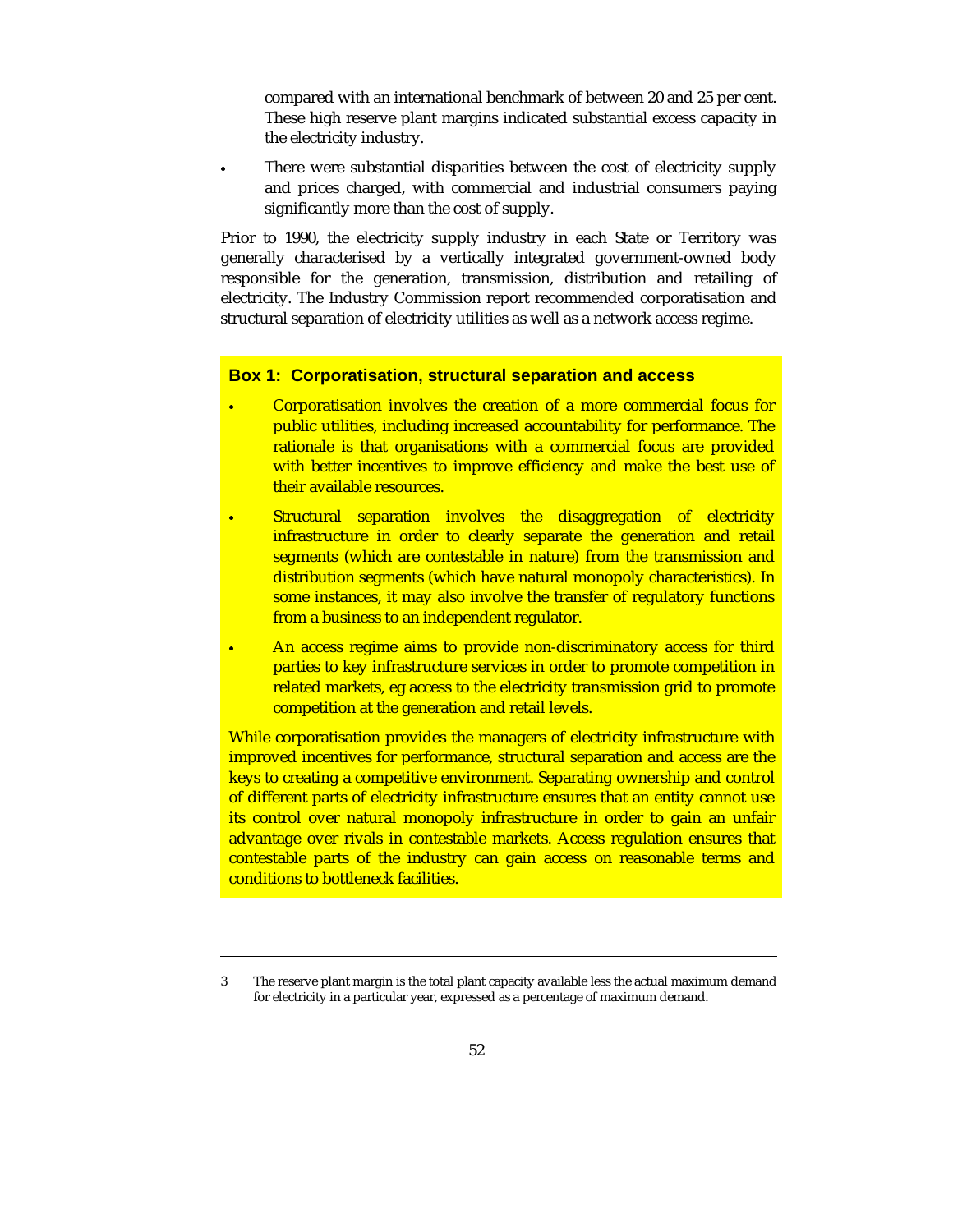Most States and Territories have structurally separated their electricity industries — only Western Australia and the Northern Territory still have vertically integrated electricity businesses. Victoria has gone a step further and privatised its electricity assets, while South Australia is in the process of privatising its electricity assets by means of a long-term lease.

Reforms in the electricity industry gained particular momentum from recommendations of the Hilmer Committee on National Competition Policy in 1993. As part of their commitment in 1995 to implement National Competition Policy and the related reforms, State and Territory Governments agreed that progress in reforming the energy sector would be a condition for National Competition Payments from the Commonwealth Government.

The Productivity Commission has estimated that implementation of electricity and gas reforms will increase real gross domestic product by 1.1 per cent. This means that, in the long-run, the Australian economy will be approximately \$6.2 billion per year larger than would be the case in the absence of the reforms.<sup>4</sup>

#### **The national electricity market**

-

A key focus of electricity reform has been the establishment of the National Electricity Market (NEM). The NEM is a single wholesale market for electricity in the Australian Capital Territory (ACT), New South Wales (NSW), Queensland, South Australia and Victoria. The first stage of interstate trade commenced in May 1997, with trading between the ACT, NSW and Victoria. Full operation of the NEM, incorporating the other jurisdictions, commenced in December 1998.

Queensland is currently an isolated participant<sup>5</sup> in the NEM but two interconnections to the NSW grid are currently under construction. Both interconnectors are expected to be operational in the year 2000-01. Tasmania may also join the NEM if an interconnection with Victoria across the Bass Strait is established. Western Australia and the Northern Territory are considered unlikely to join due to the long transmission distances involved. However, these jurisdictions are also in the process of implementing electricity reforms.

The National Electricity Code, in conjunction with Part IIIA of the *Trade Practices Act 1974*, sets out a framework for access to electricity transmission and distribution networks. This has facilitated the introduction of competition at the generation and retail levels of the electricity industry.

<sup>4</sup> Productivity Commission (1999), *Impact of Competition Policy Reforms on Rural and Regional Australia,* Report no. 8, Ausinfo, Canberra. 1997-98 figures.

<sup>5</sup> As an isolated participant, Queensland does not trade electricity with the other States but has operated a wholesale market for electricity under NEM rules since January 1998.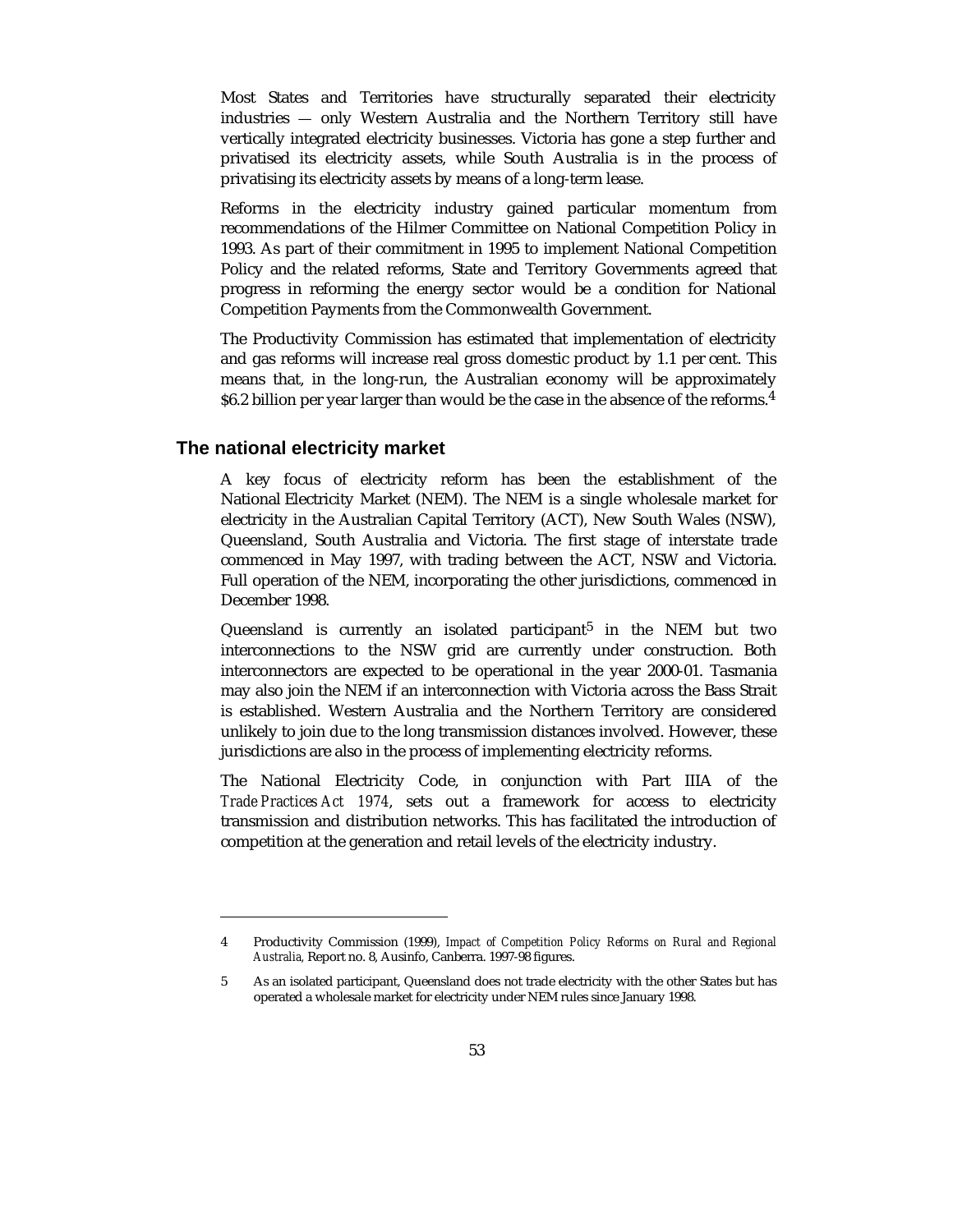The NEM will eventually evolve to a stage where all customers within the NEM will have the opportunity to choose their electricity retailer, ie their electricity supply will be 'contestable'. At present, supply to over 29,000 customers in the NEM who consume more than 160 megawatt hours (MWh) per year (eg large commercial customers, supermarkets and fast food restaurants) is contestable. Based on expected timetables, over 6.5 million small business and residential customers in Victoria, NSW, Queensland and the ACT will be able to choose their electricity retailer by January 2001, with supply to an additional 700,000 customers in South Australia set to become contestable by January 2003.

# **DEVELOPMENTS IN THE ELECTRICITY INDUSTRY**

Electricity is a vital input to a wide range of Australian industries and provides an essential service to households. Electricity accounts for almost 18 per cent of Australia's total energy needs (Chart 1).



**Chart 1: Electricity consumption as a percentage of total energy consumed, 1995-96**

Source: Australian Gas Association, Gas Statistics Australia 1998.

The electricity supply industry generated \$13 billion in sales to final consumers in 1997-98 $^6$  and accounts for around 1.6 per cent of GDP.<sup>7</sup> In addition, electricity

-

<sup>6</sup> Electricity Supply Association of Australia (ESAA) (1999), *Electricity Australia 1999*, Gotham Press, Sydney.

<sup>7</sup> ABS Cat. No. 5206-48.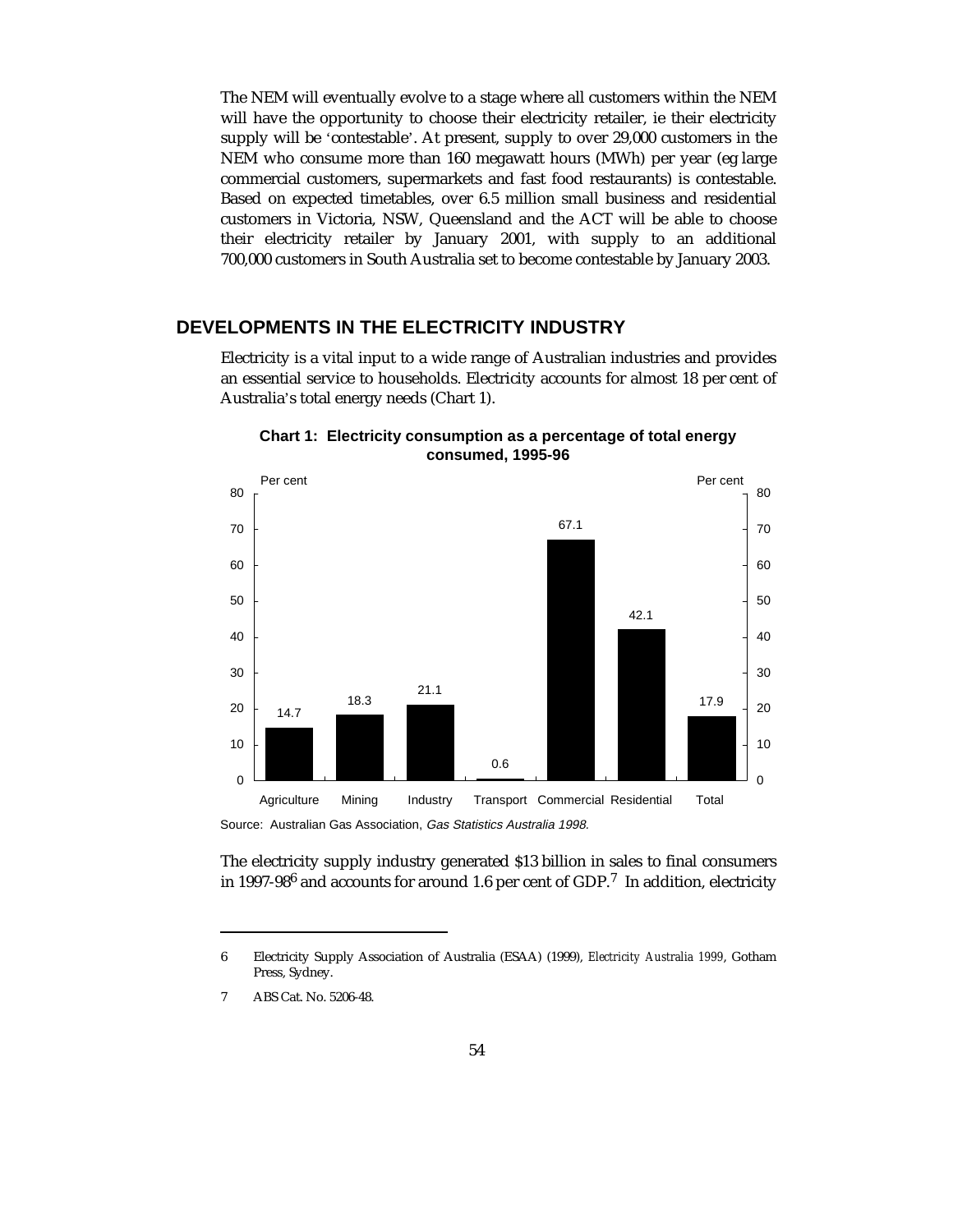accounts for around 2 per cent of industry non-labour current costs.8 For some energy intensive industries, such as aluminium smelting and non-ferrous metals, electricity is a much higher proportion of overall costs.

# **Growth**

Electricity generation has undergone strong growth in recent years due, in particular, to rapid growth in sectors where electricity is the prime fuel source, such as the commercial and non-ferrous metals sectors. Since 1975-76, growth in the electricity industry, in terms of value added production, has averaged around 4.3 per cent compared with an economy-wide average of around 3.3 per cent (Chart 2).



**Chart 2: Electricity growth and GDP growth**

The sharp decline in the rate of electricity growth from 1993-94 to 1996-97 was largely attributable to a slow-down in manufacturing activity, predominantly in Victoria. The subsequent rise in the rate of growth largely stemmed from new mining and manufacturing activity, particularly in Queensland.

Production and consumption of electricity have also experienced strong growth over the past decade, rising by 17 and 20 per cent respectively from 1989-90 to

8 ABS Cat. No. 5215.0.

1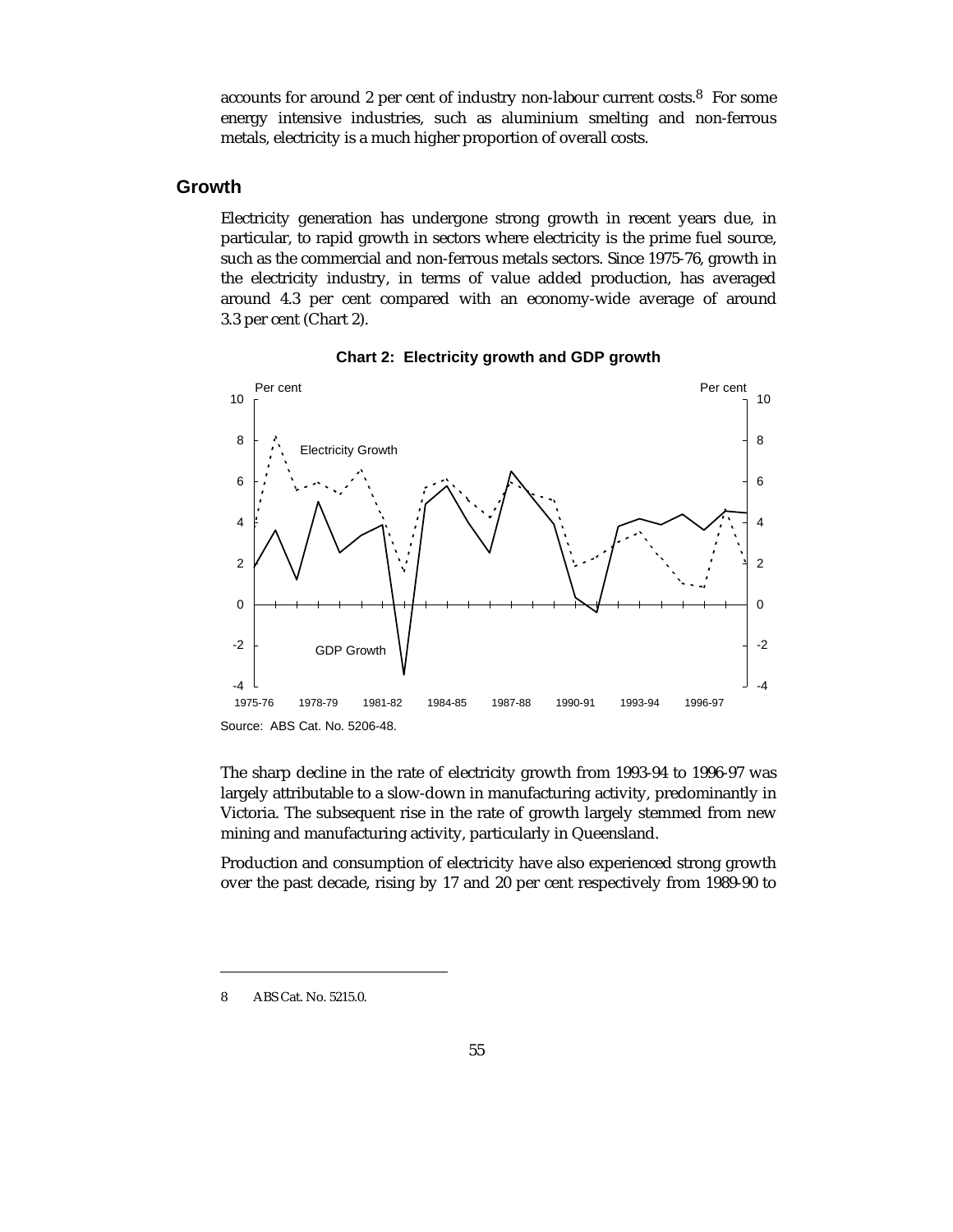1997-98 (Chart 3). The difference between consumption and production is due to transmission losses and ancillary services.<sup>9</sup>



**Chart 3: Electricity production and consumption**

# **Productivity and employment**

-

Since the late 1980s, the number of persons employed in the electricity industry has almost halved (Chart 4). These staff reductions have been partially offset by the contracting out of non-core services.

The electricity industry has made substantial improvements in productivity, with gigawatt hours produced per employee more than doubling since the late 1980s. While most of the gains are attributable to reduced staff numbers, productivity improvements are also related to other factors.

Source: ESAA, Electricity Australia (various issues).

<sup>9</sup> Transmission losses are the losses in electrical energy that occur as electricity is transported along transmission lines. Ancillary services relate to the management of power system supply (eg provision of generation capability to meet sudden changes in demand for electricity).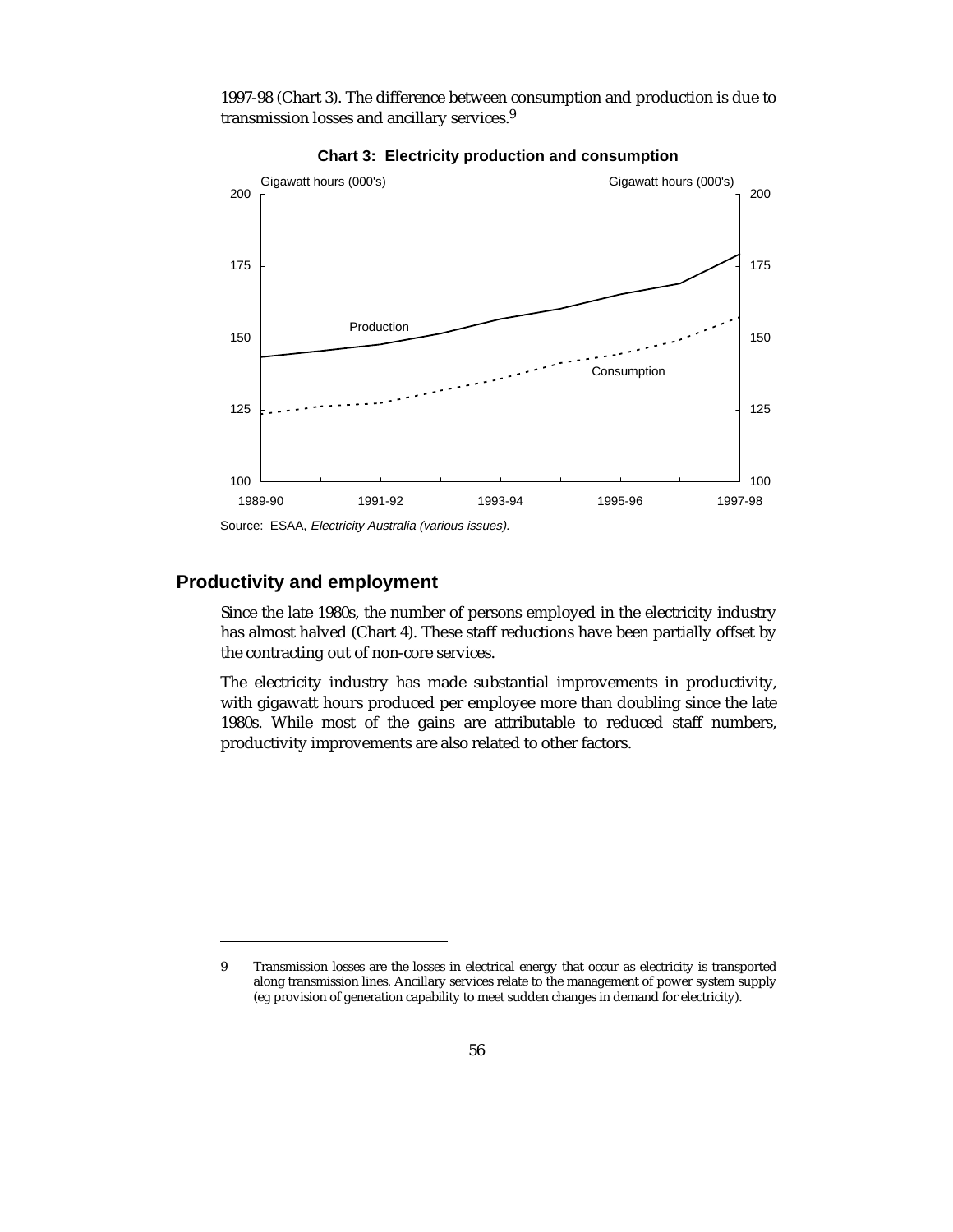

**Chart 4: Electricity industry employment and labour productivity**

Source: ESAA, Electricity Australia (various issues).

#### **Investment**

Industry commentators have argued that there was significant over-investment or 'gold-plating' in the electricity industry in the mid-1980s, which led to substantial excess capacity. As noted above, this was a key criticism in the Industry Commission's 1991 report on the electricity industry. The existence of excess capacity led to a decline in investment in NSW and Victoria following the commencement of interstate trade in electricity in 1997.

A number of longer term investment opportunities have been identified in the enhanced commercial environment created by the NEM. For example, two interconnectors are currently under construction, with at least one other proposed, and a number of new generators are also under construction or in the planning stages.

#### **Prices**

Prior to the introduction of electricity reforms, the prices charged by electricity businesses were heavily regulated. Following the opening of the generation and retail markets to competition, the industry has had more freedom to set its charges. At the same time, competition has put downward pressure on prices.

Over the decade to 1997-98, electricity prices in Australia fell by around 15 per cent in real terms (Chart 5). These price reductions reflected, to some extent, the efficiency improvements that have occurred in the electricity supply industry over this timeframe.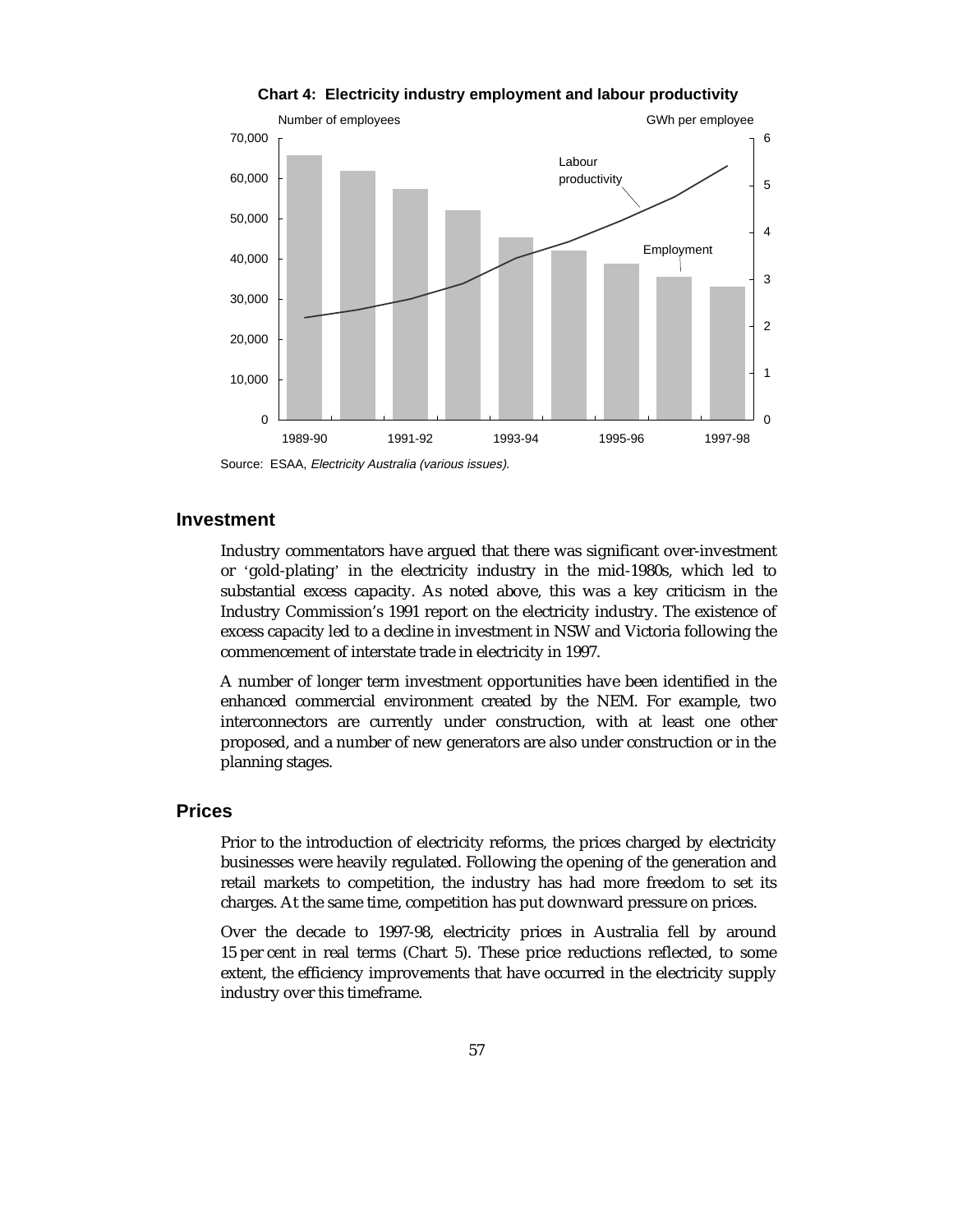

**Chart 5: Australian electricity prices (real terms)**

Source: ESAA, Electricity Australia (various issues) and Electricity Prices in Australia 1998-99.

While industrial users have experienced the biggest price reductions, household customers have also benefited from the electricity reforms.

 $\ddot{\phantom{a}}$  For example, from 1993-94 to 1997-98, residential electricity prices fell by over 6 per cent in real terms. This equates to an average real saving of around \$45 on a residential consumer's annual electricity bill.<sup>10</sup>

More recent price movements have also been significant. Following the commencement of the interim NEM in May 1997, generators in Victoria and NSW were able to compete for the right to dispatch electricity to consumers in both States. This resulted in low wholesale electricity prices, which benefited consumers.

- $\ddot{\phantom{a}}$  A 1998 Australian Chamber of Manufactures survey found that contestable customers in Victoria and NSW had achieved savings averaging 26 per cent on their power bills.<sup>11</sup>
- $\ddot{\phantom{a}}$  A 1998 survey by Deloitte Touche Tohmatsu of 100 large companies within the NEM found that three quarters of the companies surveyed had achieved electricity cost savings of more than 20 percent, with average savings of 30 to 35 per cent.<sup>12</sup>

-

<sup>10</sup> Treasury estimates based on ESAA, *Electricity Australia (various issues),* Gotham Press, Sydney.

<sup>11</sup> ACM (1998), *Outcomes of the Contestable Electricity Market in NSW and Victoria.*

<sup>12</sup> Deloitte Touche Tohmatsu (1998), *Deloitte Electricity Survey*.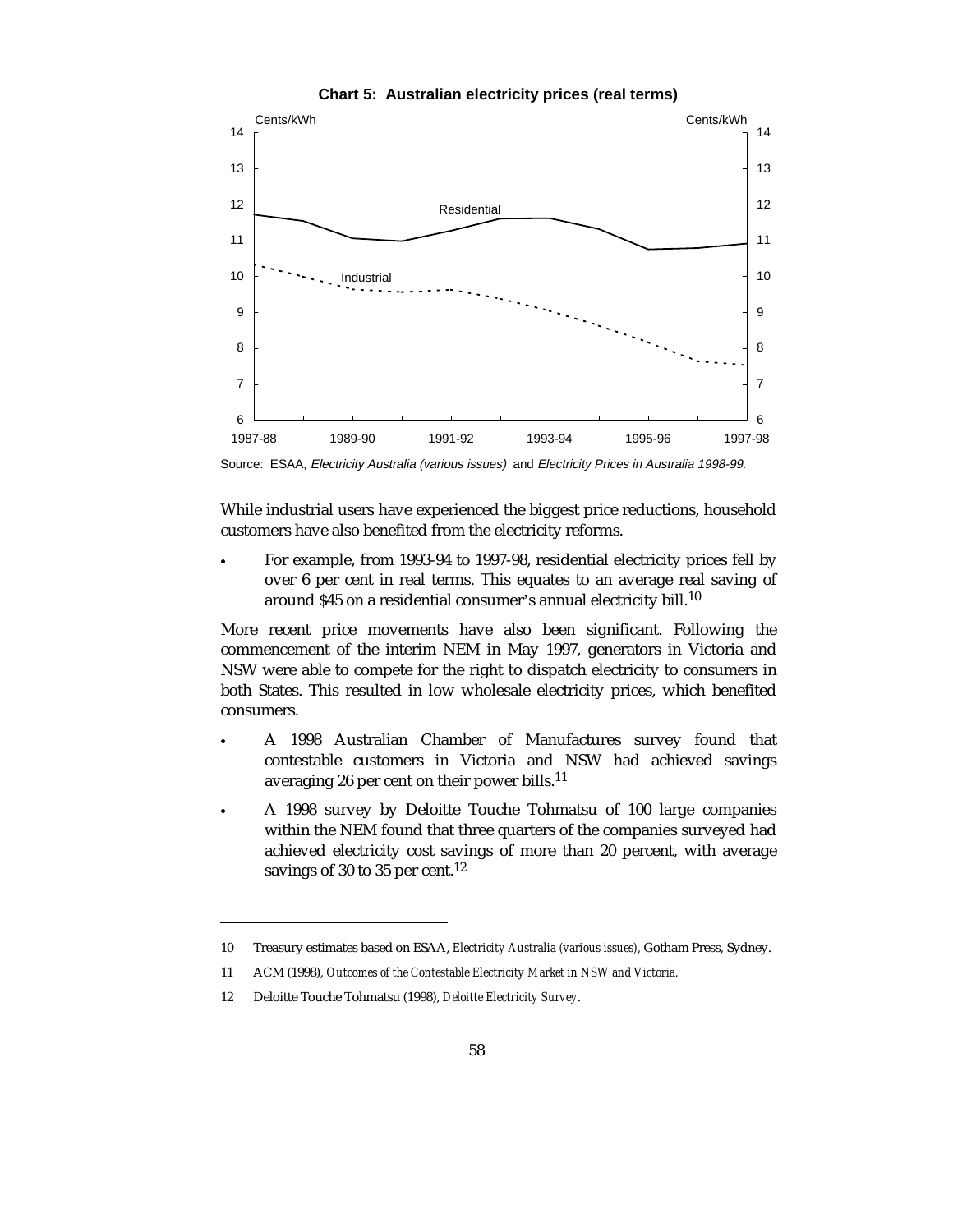Wholesale prices in NSW and Victoria averaged \$14.57 per MWh in 1997-98<sup>13</sup> which contrasted with industry estimates of long-run sustainable wholesale prices of between \$30 and \$40 per MWh. Many industry commentators argue that the low wholesale prices observed are unsustainable. Pool prices are now substantially higher than the 1997-98 levels and there has been a 29 per cent price rise for customers with contestable supply in NSW and Victoria over the twelve months to April 1999.14

Over time, excess capacity is expected to diminish as demand catches up to supply capability and prices settle around a long-run cost benchmark. There are also further changes still to occur in the electricity market, such as the completion of the Queensland-NSW interconnections, the phasing out of vesting contracts in parallel with full retail contestability,<sup>15</sup> and the removal of jurisdictional derogations from the National Electricity Code. These further changes will no doubt further influence the wholesale market.

#### **International price comparisons**

Electricity prices in Australia compare favourably in international terms, with residential and industrial consumers paying among the lowest electricity prices in the world (Charts 6 and 7). Due to its natural resource endowments, Australia has always ranked favourably in international price comparisons. Reforms to the electricity sector will, however, help to reinforce Australia's comparative advantage in electricity supply.

-

<sup>13</sup> ESAA (1999), *Electricity Supply Magazine*, February.

<sup>14</sup> NUS International (1999).

<sup>15</sup> Vesting contracts are contracts set by governments between local generators and retailers to supply electricity at a set price to customers whose electricity supply is not yet contestable. They are designed to provide a progressive rate of exposure to competition and guard against volatility in wholesale prices. They will be phased out in Victoria and NSW by December 2000. The timetable for vesting contracts in South Australia is currently under consideration by the Australian Competition and Consumer Commission.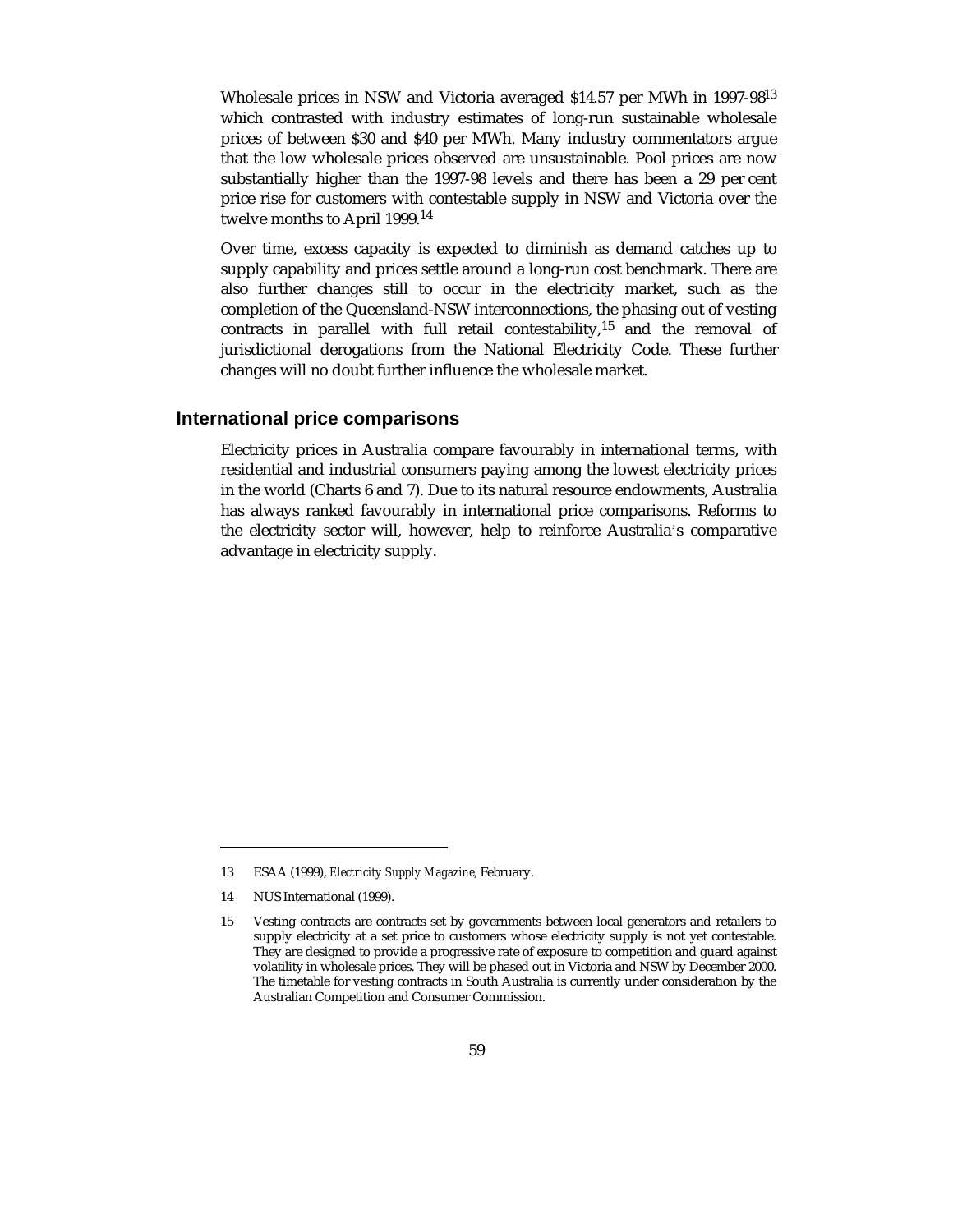

**Chart 6: International residential electricity prices (as at January 1999)**

Source: ESAA, Electricity Australia 1999.



**Chart 7: International industrial electricity prices (12 month average to March 1999)**

Source: NUS International (1999).

# **Service levels & other benefits**

Despite concerns that service levels would decline as a result of corporatisation and industry restructuring, there is no strong evidence to suggest that this is the